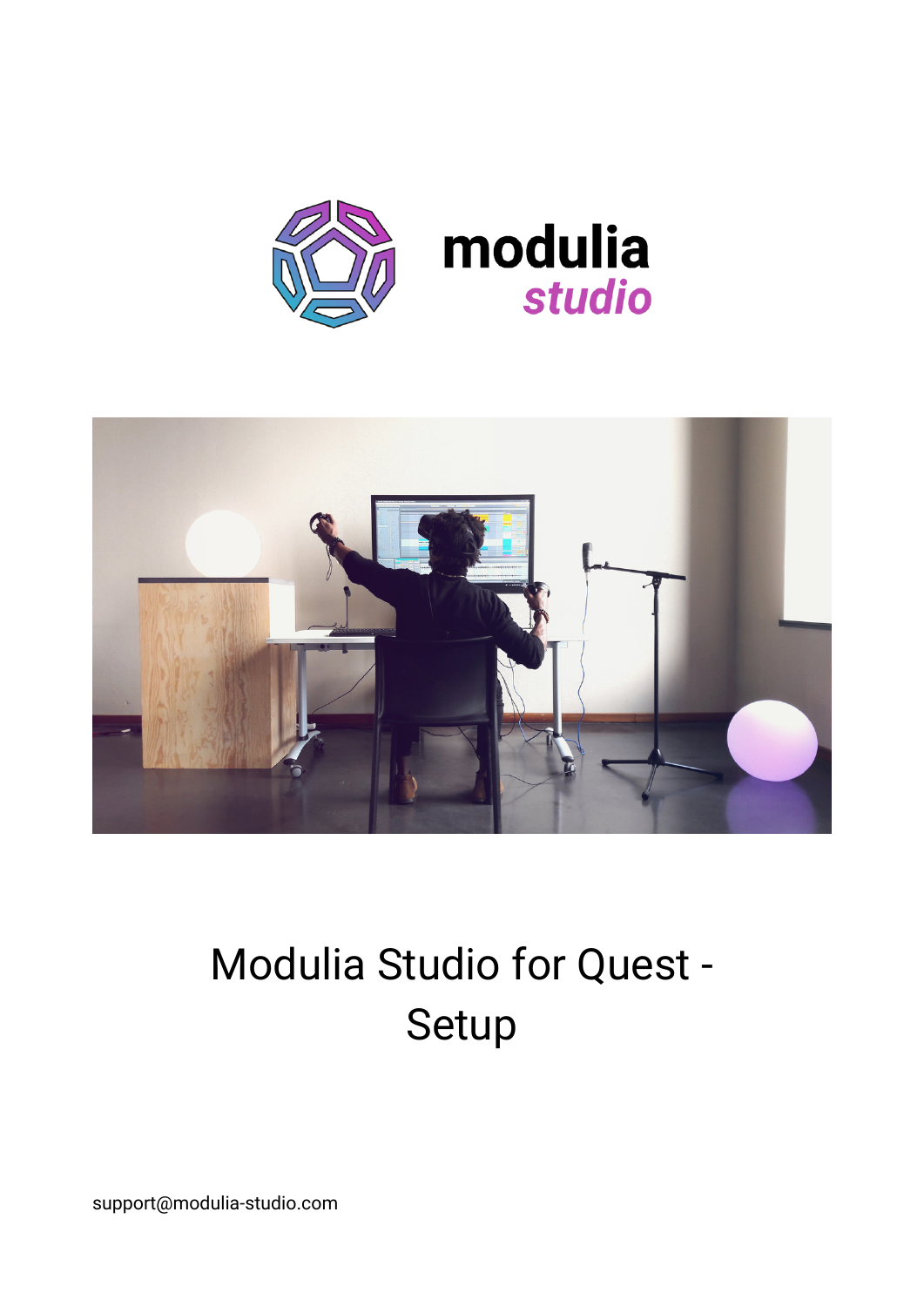## **I. Introduction**

Modulia Studio is a virtual reality app for music creation and performance on the Oculus Quest.

Modulia Studio works as a standalone and as a controller for music production software to let you make the most of VR interactions without sacrificing the endless sound possibilities of existing software.

After discovering the app's possibilities with its standalone mode, unleash its full power by using it in combination with your favorite music production software: Modulia Studio is optimized for Ableton Live™ and also works with any MIDI-compatible Digital Audio Worskstation.

## **II. How to use Modulia Studio as a music production software controller**

Modulia Studio can be used as a controller for any music production software. The app is compatible with any Windows or MacOS software using MIDI and is optimized to control Ableton Live. The control is done through your local network. Thus, your Oculus Quest must be connected to the same WiFi network as your PC or Mac. Modulia Desktop, a desktop app, allows you to link your music software with Modulia Studio.

- Download and install Modulia Desktop[here.](https://www.modulia-studio.com/get-modulia-studio/#desktop)
- Launch Modulia Desktop. Modulia Desktop appears in your task bar, (in the bottom right corner of your screen for Windows, in the top right corner for Mac)
- Right-click on the Modulia Desktop icon to access the different options.



- *[Ableton Live]* Click on 'Install Ableton remote scripts', then select Ableton Live on your PC. (If you don't own Ableton Live, you can try it for free here).
- [Ableton Live] Launch (or relaunch) Ableton Live. Go to 'Options', 'Preferences...' and 'Link/MIDI'. Choose 'Modulia Studio' as your control surface. In MIDI ports, you should see 'In: Modulia Studio', turn 'Track' et 'Remote' to 'On' for both channels.